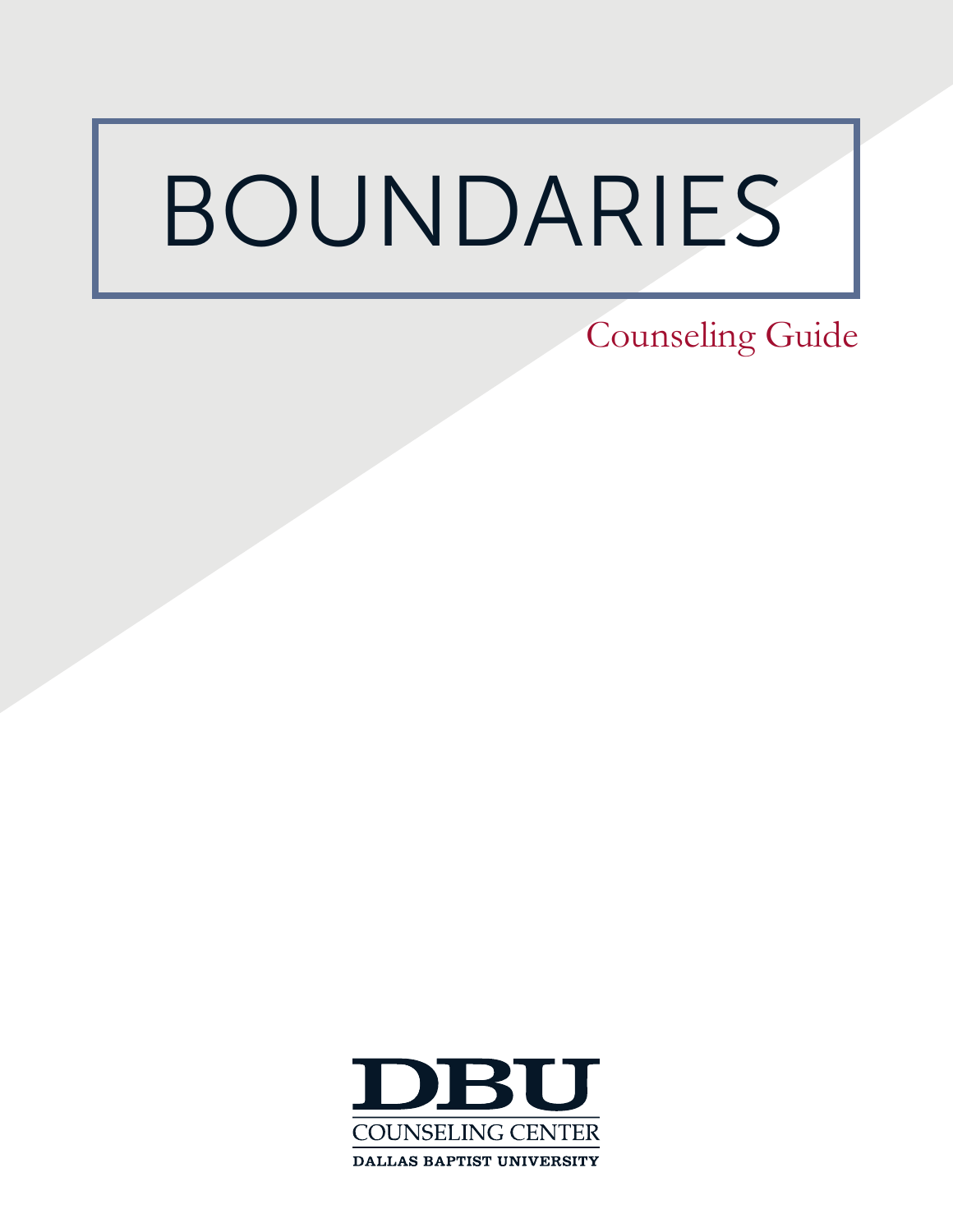## WHAT IS A BOUNDARY?

 $\bf A$  boundary is a limit that distinguishes one individual from another. In the same sense that a fence marks where a house begins and another property begins, spiritual and emotional boundaries reflect where people begin and end. In other words, they show what is "mine" and what belongs to others. A good example of a physical boundary is skin. Skin is a border that separates outside things (such as pollution and germs) from touching inside things (such as organs and veins). If skin was not in place there would be no protection over our bodies from things that could potentially harm us.

### But should Christians even have boundaries?

### The answer is YES!

Although Scripture leads us to "love one another" and "die to self " we must learn to not take these scriptures out of context. Setting boundaries will help people define a sense of responsibility for themselves and also create a sense of separateness from one another. Without boundaries we might harm other believers by enabling them, and therefore preventing them from taking personal responsibility for themselves or harming ourselves when we allow other people to take on our responsibilities.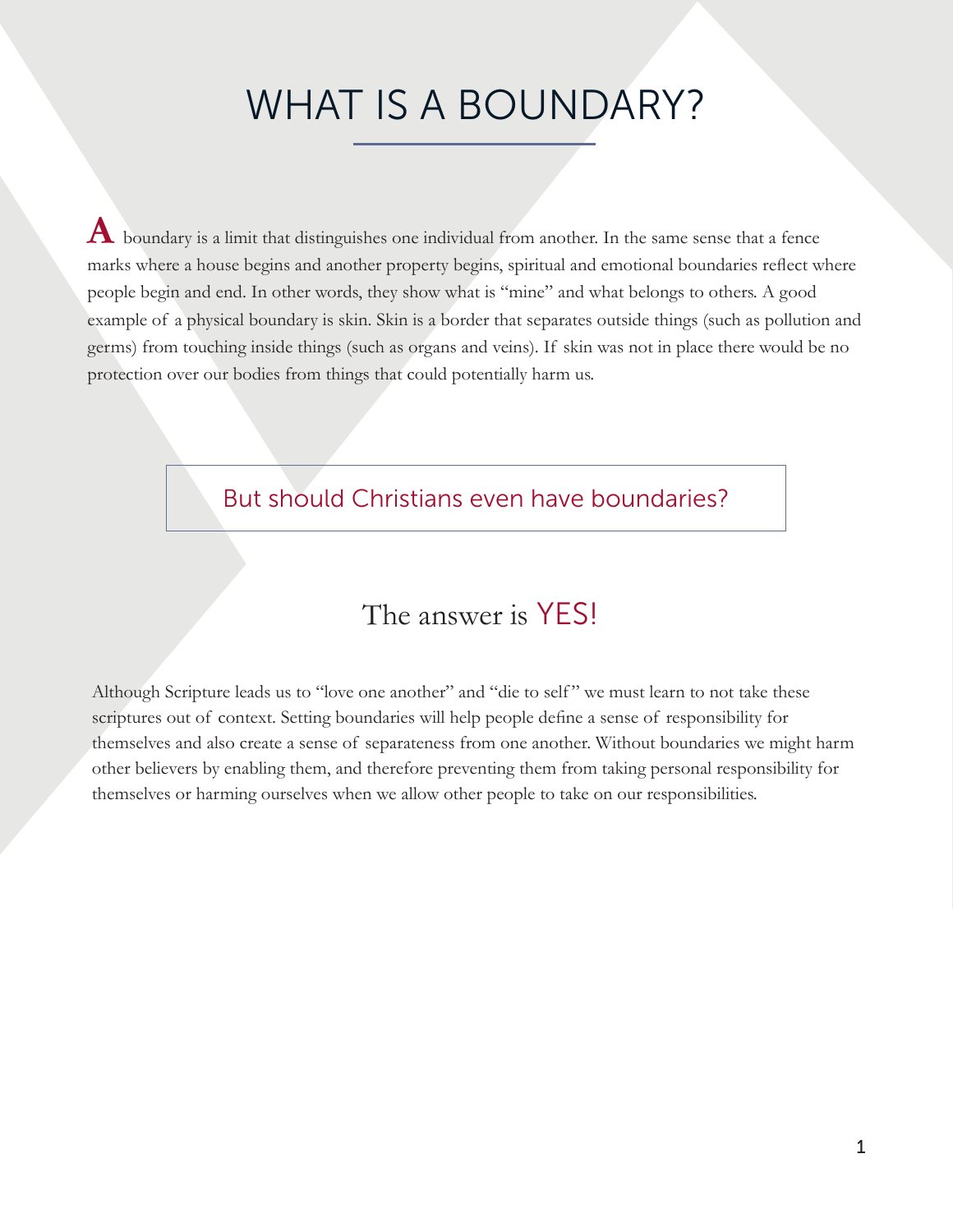# KNAPSACKS AND BOULDERS

**H**ow can we tell when it is an appropirate time to draw a boundary? Here we have two concepts that will help you identify such circumstances (adapted from *Boundaries* by Cloud and Townshed)

### **KNAPSACKS**

In Galatians 6, Paul explains that "each one shall bear his own load" (v.5). In this verse, the Greek word for "load" means knapsack. Knapsacks are our own individual loads to carry such as our thoughts, beliefs, opinions, attitudes, even our time. No one else is responsible for these, except us. In the same sense, we must NOT take responsibility for other people's individual knapsacks because we will harm them in the long run. If we do so:

- We could potentially damage someone's spiritual growth (Ephesians 4:14)
- In caring for someone else's responsibilities, we might disregard our own and be poor stewards of our lives (Matthew 25:14-30)

### BOULDERS

Picture yourself carrying a heavy boulder. Would you enjoy someone's help? Verse 2 of Galatians 6 tells us that we must "bear one another's burdens." The Greek word for burdens here is "boulder." These are the types of loads we must help each other carry. Notice that these loads are not individual responsibilites but circumstances such as crisis, tragedies, and losses in which people need the help of one another.

**Can you see the difference now?** Everyone is responsible for their own individual knapsacks, but we are also partially responsible to each other's boulders.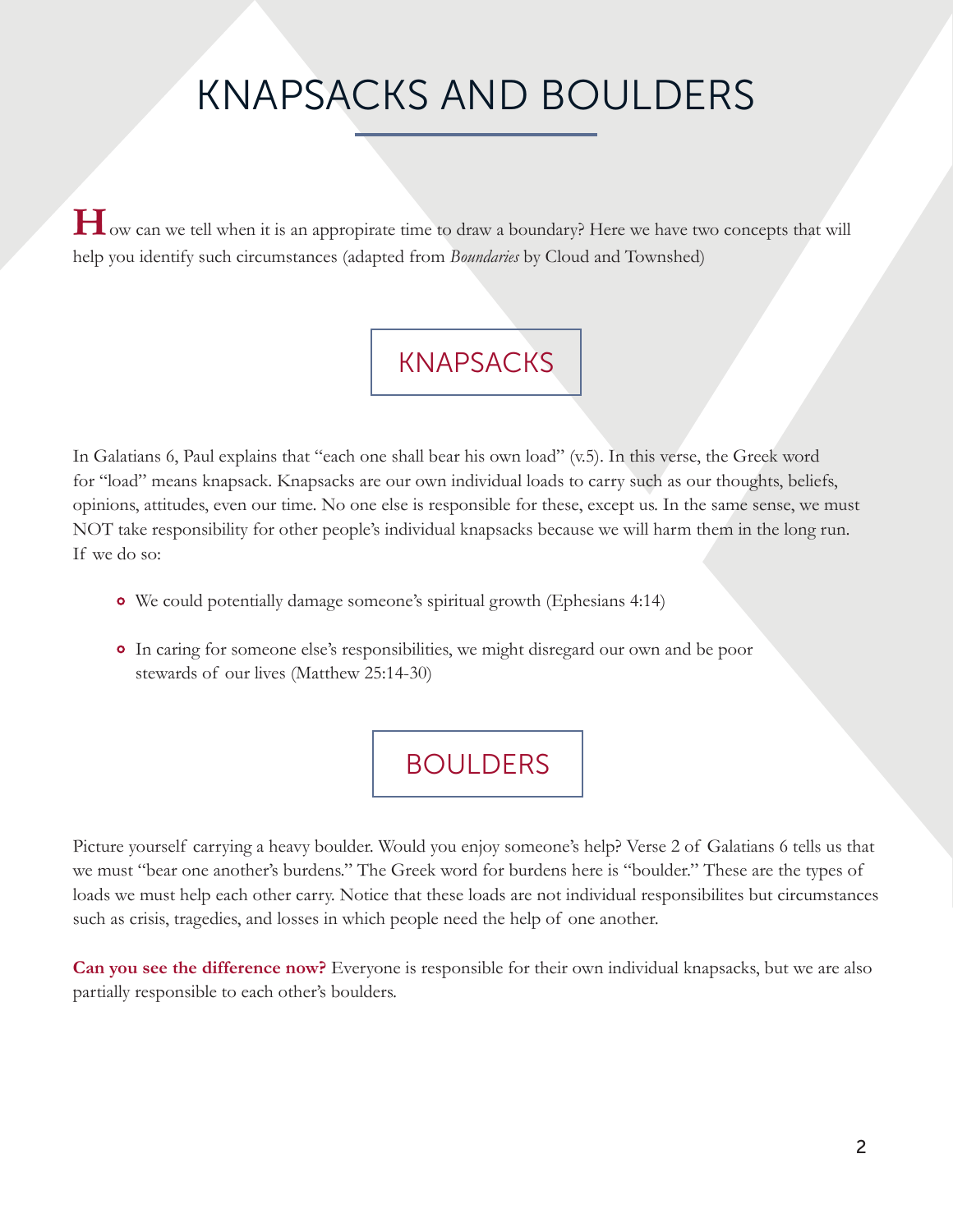# FAMILY AND BOUNDARIES

**F**amilies are quite complex and unique units. Although no family is perfect, ideally one of their main jobs is to help each member define their responsibility and "loads." In other words, families need to teach each member to be attached in a healthy way while at the same time maintain their own sense of self. Can you see how this can be a tricky job?

When parents grow up in homes where there are no clear boundaries, they produce homes with children who are also confused about their own boundaries. Let's take a look at examples of what bad boundaries within the family can look like:

- Families who believe that being compliant is better than having a healthy sense of independence
- Parents who shame or guiltrip their children when they make independent choices because parents feel abandoned
- Children of families who feel responsible for their parents happiness
- Parents who neglect to teach their children any limits or keep them from experiencing any real consequences
- Families who think disagreeing with each other is sinful
- Parents who take on their children's responsibilities, sabotaging their maturity and growth to adulthood

If any of these symptoms seem familiar to you, maybe it is a good time for you to check your own boundaries!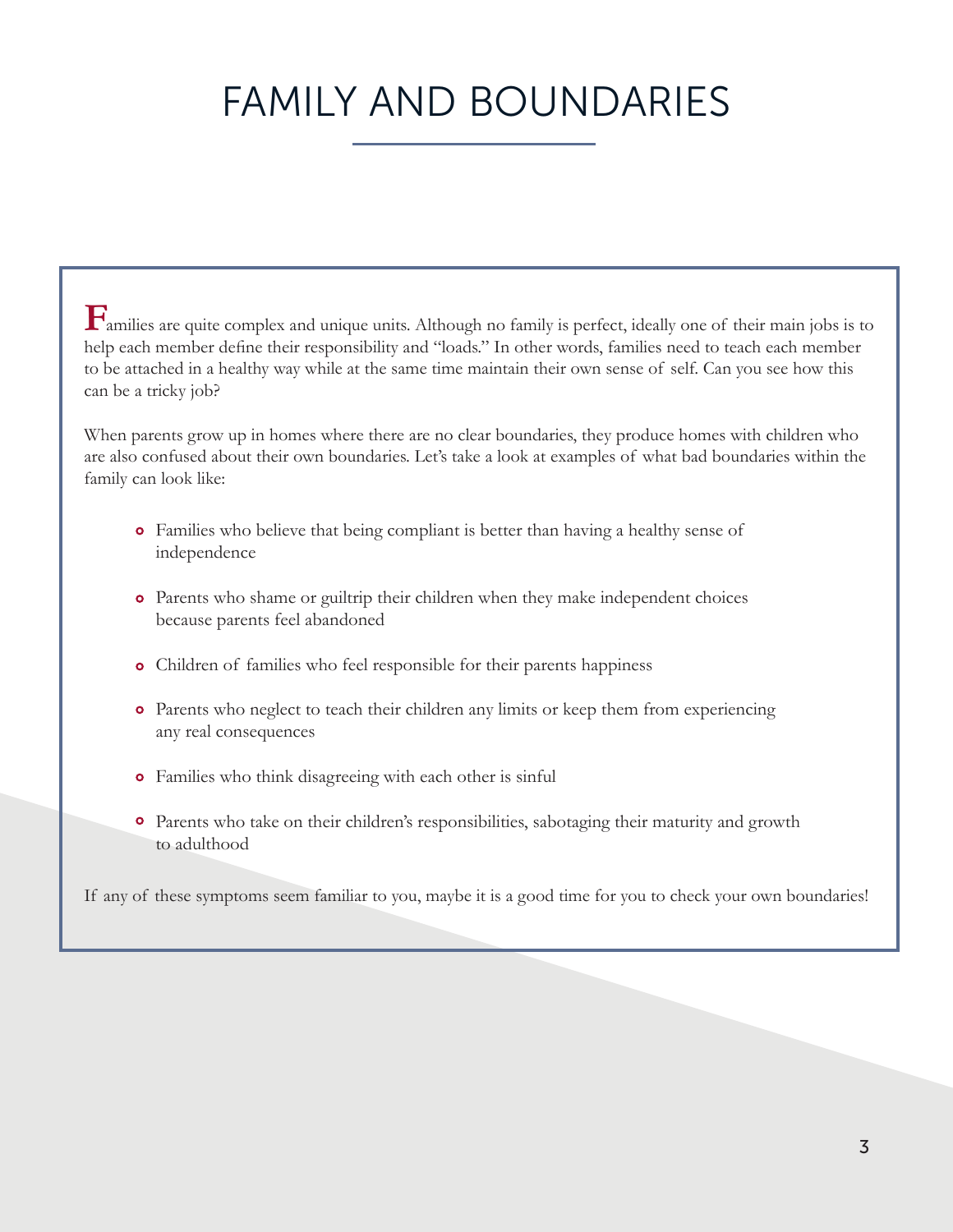# DO I HAVE GOOD BOUNDARIES?

The truth is that almost all of us have issues with boundaries. The important thing is to recognize how we struggle with them. Here are the four most common categories under which people typicall fall.

#### 1. THE PEOPLE PLEASER

This individual never says no. In fact, it could be said that their identity comes from pleasing others. This type of individual says yes often out of guilt or fear that other people would not accept them if they say no. If this individual were to say no, they would dissapoint others which would in turn dissapoint themselves. However, in Galatians Paul warns us about pleasing men "too much" and instead turns the focus on pleasing God.

#### 2. THE "I-HAVE-NO-NEEDS"

This individual believes it is not okay to have needs (because they feel guilty asking for anything) or is unaware of their own needs because they are too busy focusing on other people's needs. Although this thinking might come with good intentions, this invidual is not taking care of themselves and in place is robbing others of the opportunity to learn to be responsible for themselves.

#### 3. THE SOMEONE-ELSE-CAN-DO-IT

This type of individual does not hear "no." As a result, they tend to place their responsibilites onto other people. This is because they have learned to manipulate others into getting their needs met. This is most likely a boundary issue that started at home with parents who always took their children's responsibilities. In turn, they grow up to believe things will work out because someone else will take care of their problems.

#### 4. THE NEVER-SAY-YES

This individual struggles with ever saying yes to helping people with those boulders that are difficult to carry. These people are often labeled as selfish or narcississtic because they neglect from acknowledging other people's needs. In turn, they place reponsibility on other people who are codependent and will say yes to every demand. It is important to recognize that it is okay to stuggle and seek help. No one is out of the reach of finding solutions. In fact, most people might be unaware of their boundary issues!